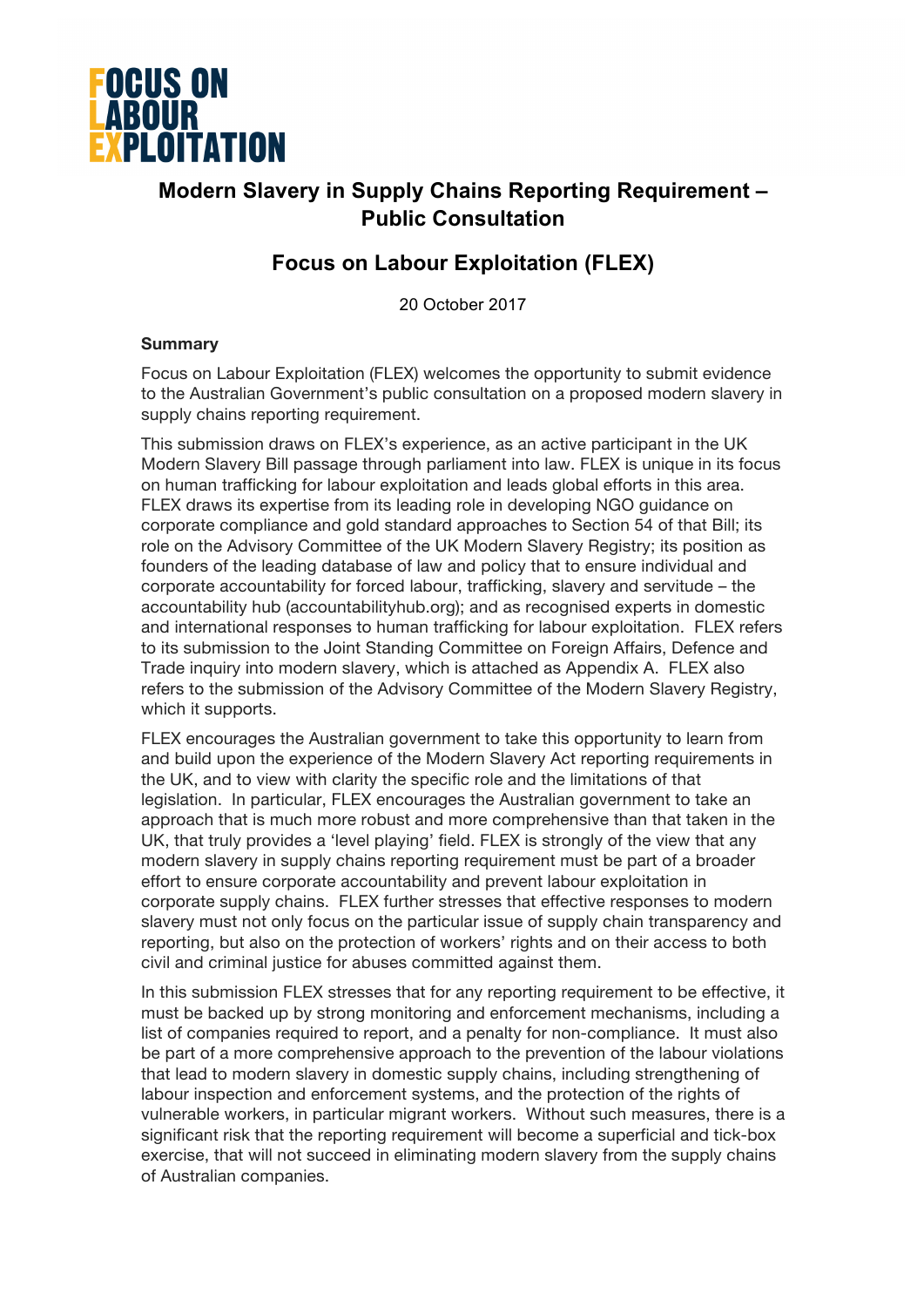

# **Response to Consultation Questions**

**1. Is the proposed definition of 'modern slavery' appropriate and simple to understand?** 

As a preliminary point, FLEX notes that the term 'modern slavery' currently has no legal meaning under either domestic or international law. It has recently come into use as an umbrella term for a wide and varying range of practices that are prohibited under both Australian and international law, including human trafficking, forced labour, slavery, and forced marriage. It is therefore important that in its use of the term, both in relation to reporting and otherwise, the Australian government makes clear to what practices it is referring, and where possible, refers to those practices directly. FLEX therefore supports the proposal that the reporting legislation specify the conduct to which it relates, and that this conduct be that constituting existing human trafficking, slavery and slavery-like offence provisions in Divisions 270 and 271 of the *Commonwealth Criminal Code*.

**2. How should the Australian Government define a reporting 'entity' for the purposes of the reporting requirement? Should this definition include 'groups of entities' which may have aggregate revenue that exceeds the threshold?** 

An 'entity' should be defined broadly to include commercial organisations, including bodies corporate and partnerships, superannuation funds, and public bodies. The inclusion of public bodies is important to ensure that the Government leads by example in examining its own practices and sharing the responsibility of all buyers to improve labour conditions in supply chains. In making itself subject to the reporting requirements, the Government will both contribute to the raising of reporting and due diligence standards, and will encourage the private sector to come along with it in evolving efforts to address modern slavery in supply chains. The inclusion of public bodies also recognises the significant influence of government as a major purchaser of goods and services, and advances the duty of government to protect human rights in its own activities. The failure of the UK Modern Slavery Act to include public bodies has been widely criticised, most recently by FLEX in its report 'Risky Business: Tackling Exploitation in the UK Labour Market'<sup>1</sup> as well as by a high-profile UK Parliament Select Committee<sup>2</sup>. This issue is currently the subject of a Private Members Bill introduced to the UK House of Lords by Baroness Young of Hornsey.<sup>3</sup>

19/modernslaverytransparencyinsupplychains.html

<sup>&</sup>lt;sup>1</sup> FLEX (2017) *Risky Business: Tackling Exploitation in the UK Labour Market*, p. 37, available at http://www.labourexploitation.org/publications

Joint Committee on Human Rights, Human Rights and Business 2017: Promoting responsibility and ensuring accountability, Sixth Report of Session 2017, HL Paper 153 / HC 443, 40, available at https://publications.parliament.uk/pa/jt201617/jtselect/jtrights/443/443.pdf<br><sup>3</sup> See https://services.parliament.uk/bills/2017-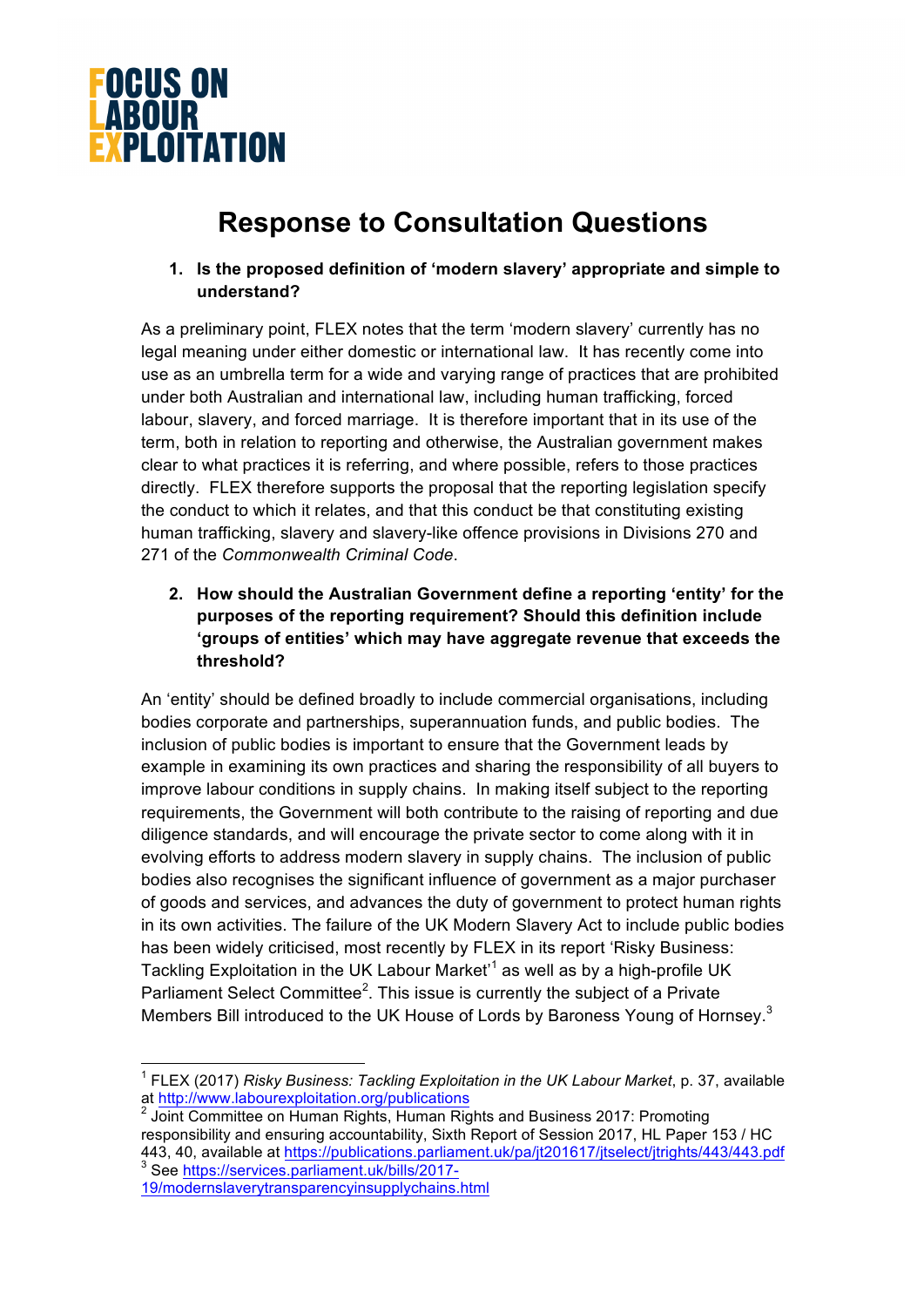

The reporting requirement should cover all entities that individually, or together with other entities in its group, meet the relevant revenue threshold.

#### **3. How should the Australian Government define an entity's revenue for the reporting requirement? Is \$100 million total annual revenue an appropriate threshold for the reporting requirement?**

As the consultation document notes, "large" businesses are both at risk of modern slavery in their supply chains, and are well placed to play a key role in combatting modern slavery. The *Corporations Act 2011* defines a proprietary company as "large" if the consolidated revenue for the company and its entities is \$25 million or more; if the value of its assets is \$12.5 million or more, and/or; if it has 50 or more employees. Large already proprietary companies are subject to greater reporting requirements, including submitting a financial report and directors' report each financial year. It would make sense to use the same revenue threshold for the modern slavery reporting requirement. Using the same revenue threshold would in particular make it easier to identify those proprietary companies that are required to report, as those companies would already be submitting reports under the *Corporations Act*. This would also ensure that all companies currently reporting under the UK Act, which has a threshold of £36 million, would also be required to report under the Australian legislation.

FLEX understands the advantages of aligning the modern slavery reporting threshold with the ATO corporate tax transparency threshold of \$100 million. However FLEX believes that such a high threshold would mean insufficient coverage of the reporting obligation throughout the economy, and consequently insufficient impact to make meaningful change. In 2014-15 there were only 1579 Australian public and foreign – owned companies with an income of \$100 million or more, $4$  compared with the estimated 12,000 companies covered by the UK Modern Slavery Act's £36 million threshold. The UK threshold was set following a specific consultation in which many, including businesses, asked for an even lower threshold. FLEX is concerned that the economy-wide engagement and necessary cultural change required to make the reporting requirement effective would not be achieved with a threshold of \$100 million.

#### **4. How should the Australian Government define an entity's 'operations' and 'supply chains' for the purposes of the reporting requirement?**

It is important that the reporting requirement cover both the company's own operations and its supply chains, to ensure that the impact of the requirement is felt at all levels, and in particular at the lower levels of lengthy supply chains where the risk of exploitation is greatest. The ILO has defined 'global supply chains' as "the cross-border organization of the activities required to produce goods or services and

 <sup>4</sup> Australian Tax Office, *Corporate tax transparency report for 2014-15*, available at https://www.ato.gov.au/Media-centre/Media-releases/Corporate-tax-transparency-report-for-2014-15/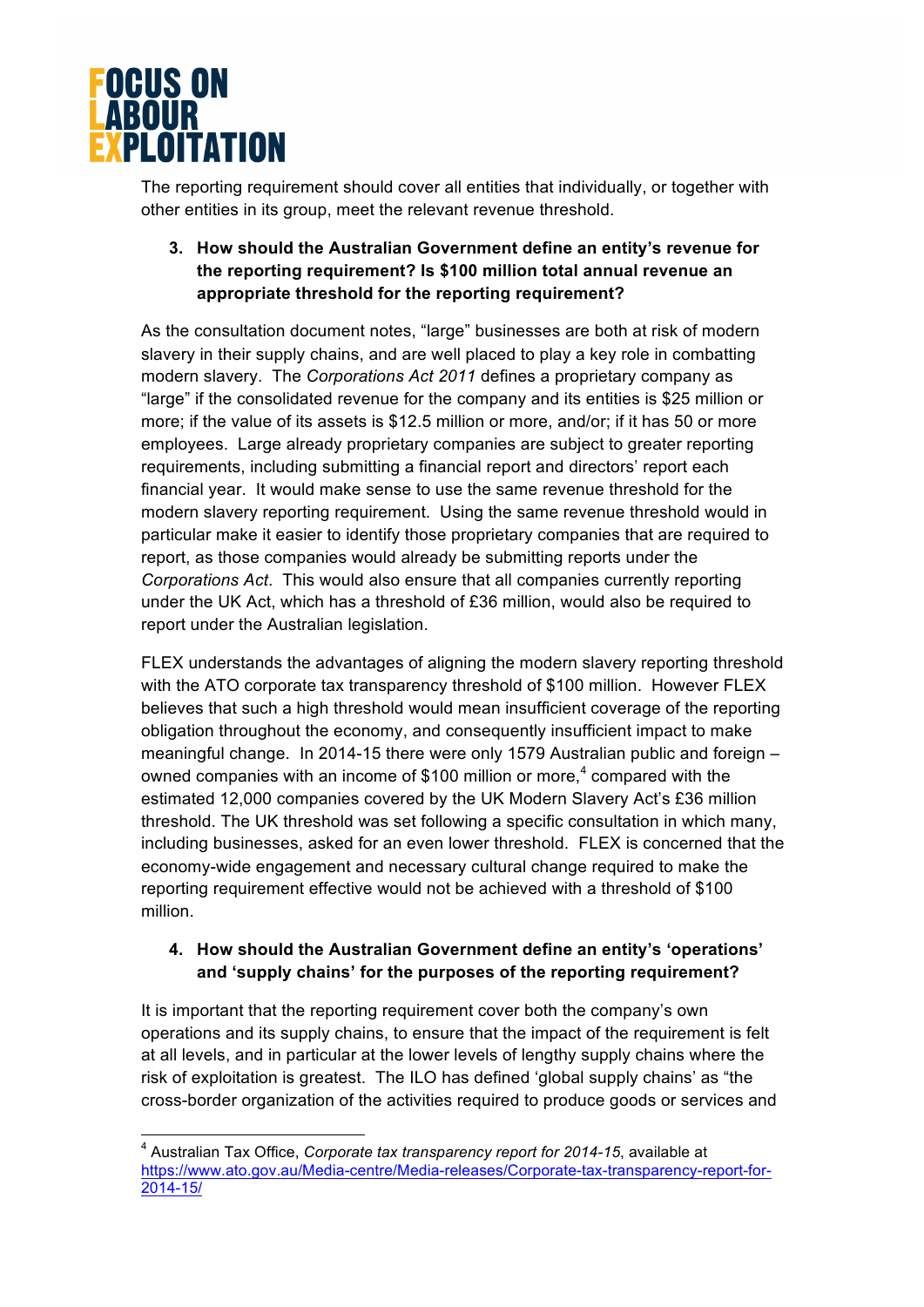

bring them to consumers through inputs and various phases of development, production and delivery".<sup>5</sup> The definition of "supply chains" in the UK Modern Slavery Act is its "everyday meaning", and is clearly intended to extend beyond first tier suppliers. Guidance on Section 54 of the *UK Modern Slavery Act* explains that this provision "means an organisation must set out the steps it has taken in relation to any part of the supply chain".<sup>6</sup>

#### **5. How will affected entities likely respond to the reporting requirement? As this is how the regulatory impact is calculated, do Government's preliminary cost estimates require adjustment?**

The available evidence suggests that some entities covered by the reporting requirement may respond with increased internal dialogue, broader internal and external engagement on the issue of modern slavery, and a focus on training and policy development.<sup>7</sup> However, without a penalty for non-compliance, these impacts will be limited to those companies with a significant reputational stake in compliance, meaning that companies without a strong 'brand' or public face are likely to do very little if anything to either comply or change their practices.

A study conducted by the Ethical Trading Initiative and Hult International Business School in 2016 found that the main changes to company behaviour as a result of the UK Modern Slavery Act have been at a relatively superficial level. Steps taken include an increase in: CEO engagement with the issue of modern slavery, training and awareness raising, risk assessments, communication between companies and their suppliers, and communication between companies and  $NGOs.^8$ 

However it is important to note that there is currently no evidence that any of these changes have resulted in tangible changes in conditions for workers in supply chains, increased identification, or in a reduction of incidences of modern slavery. Some of the steps taken by companies in the UK to date could ultimately lead to meaningful change, but this is by no means guaranteed, particularly where no steps are taken by the UK government to compel UK companies to report or to build on their work in this area year on year. In order to bring about real change, a more comprehensive regulatory approach to corporate accountability is required, that includes not only reporting legislation, but also a strengthened labour inspection and enforcement

<sup>6</sup> UK Home Office, (2016) *Transparency in supply chains etc. A practical guide*, at [2.2], available at

 <sup>5</sup> International Labour Organisation (2016) *Decent work in global supply chains*, Report IV, International Labour Conference, 105th session, p. 1.

https://www.gov.uk/government/uploads/system/uploads/attachment\_data/file/471996/Transp arency\_in\_Supply\_Chains\_etc\_\_A\_practical\_guide\_\_final\_.pdf

<sup>7</sup> See, Historic Futures & Ergon Associates (2016) *Has the Modern Slavery Act had an impact on your business?*, available at https://business-

humanrights.org/sites/default/files/documents/msa-report-ergon-oct2016.pdf <sup>8</sup> Lake et al (2016) *Corporate Leadership on Modern Slavery*, The Ethical Trading Initiative & Hult International Business School, 11.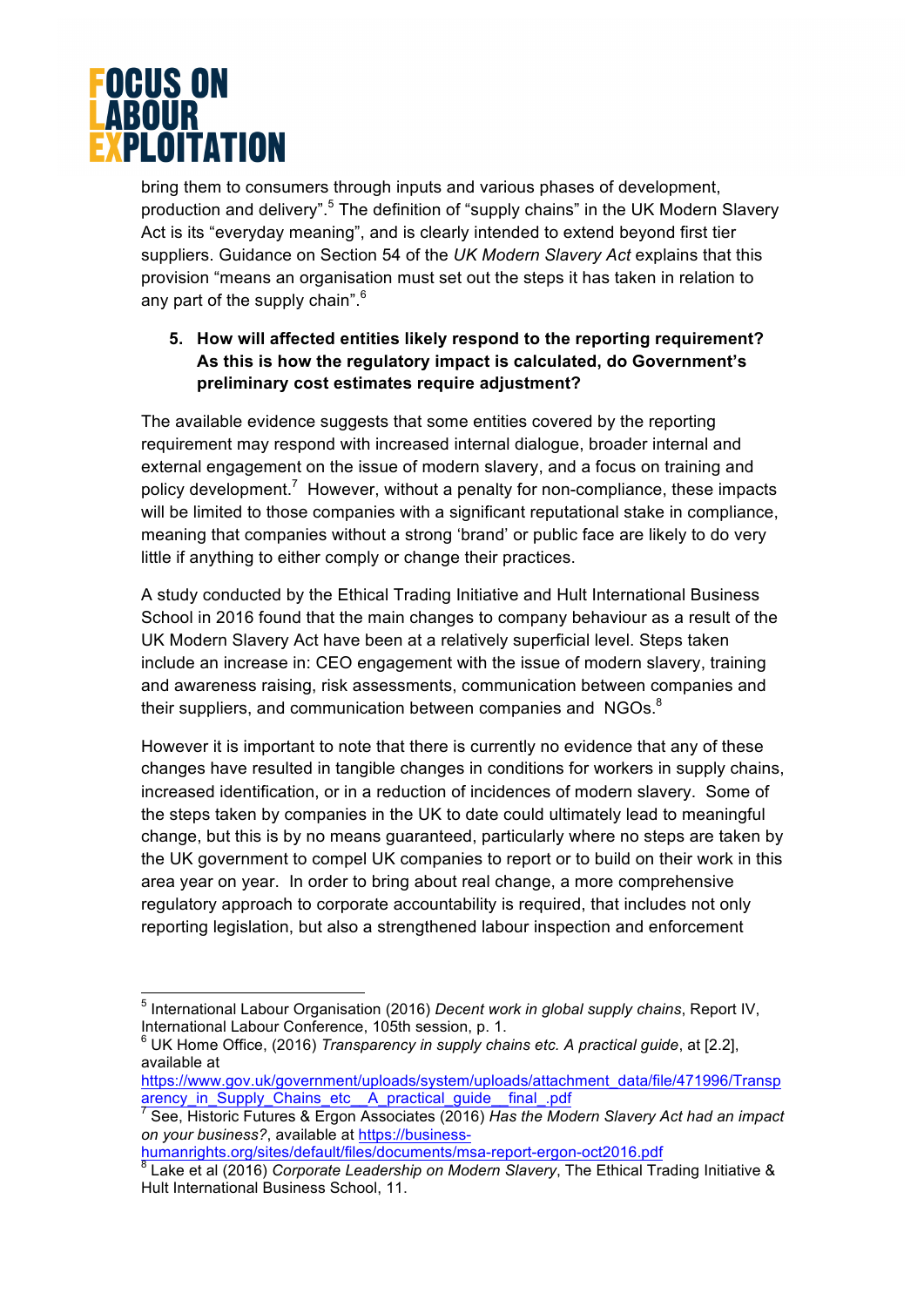

system; prioritisation of the rights of workers, including undocumented and temporary workers; and clear and accessible routes to remedies for exploited workers.

The ILO Forced Labour Protocol requires States to ensure that *"(i) the coverage and enforcement of legislation relevant to the prevention of forced or compulsory labour, including labour law as appropriate, apply to all workers and all sectors of the economy; and (ii) labour inspection services and other services responsible for the implementation of this legislation are strengthened*;" In the Australian context this means strengthening the investigative powers and capacity of the Fairwork Ombudsman. It also means ensuring that vulnerable workers, and in particular temporary visa holders, are able to bring claims against exploitative employers, and that labour rights are prioritised above immigration status. $9$ 

- **6. What regulatory impact will this reporting requirement have on entities? Can this regulatory impact be further reduced without limiting the effectiveness of the reporting requirement?**
- **7. Are the proposed four mandatory criteria for entities to report against appropriate? Should other criteria be included, including a requirement to report on the number and nature of any incidences of modern slavery detected during the reporting period?**

FLEX supports the inclusion of the four suggested mandatory criteria. In addition to these criteria, FLEX would recommend the inclusion of the following criteria:

- Information about how the entity identifies, addresses and monitors the risk of modern slavery in its supply chains, including the extent to which the company conducts audits or inspections and how and by whom such processes are carried out.
- Information about the stakeholders with whom the entity engages in identifying and addressing risks of modern slavery, in particular its engagement with unions and worker organisations.
- Information about any complaints and grievance mechanisms that allow workers or other stakeholders to report abuses, and processes for remediation or compensation of affected workers.

FLEX submits that, more important than reporting on the number and nature of incidences of modern slavery detected, is a requirement that companies report on how they have detected and responded to such incidences. In order to develop and share good practice, and to ensure that cases of modern slavery are being

 <sup>9</sup> See recommendations of the 2016 Senate Committee report "*A National Disgrace: The Exploitation of Temporary Work Visa Holders*", available at https://www.aph.gov.au/Parliamentary\_Business/Committees/Senate/Education\_and\_Employ ment/temporary\_work\_visa/Report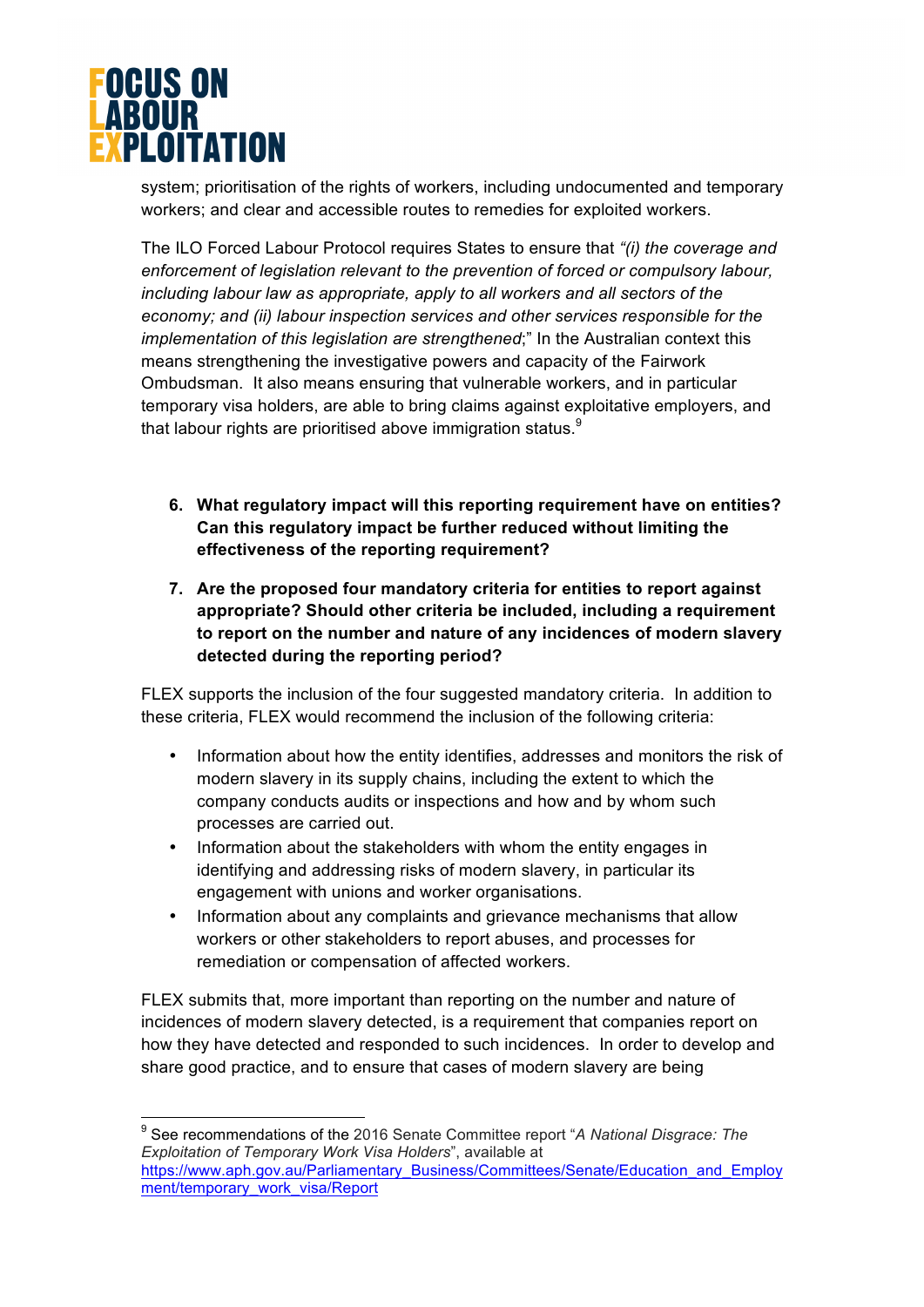

appropriately addressed, it is most important that companies report on their response to cases identified, and in particular on the outcomes for the exploited workers.

FLEX also recommends that the proposed legislation include the requirement that all statements be approved by the Board and signed by a Director (or equivalent body and position-holder in a non-corporate entity). The requirement that the statement be approved by the Board is key to ensuring that the issue of modern slavery is escalated within the company and given due attention by the highest company officers. The requirement for approval and signature also engages the fiduciary duties of Directors to ensure the accuracy of the report, and helps in ensuring that the report is treated with the seriousness it requires.

#### **8. How should a central repository for Modern Slavery Statements be established and what functions should it include? Should the repository be run by the Government or a third party?**

FLEX argued strongly during the passage of the UK Modern Slavery Act that the UK Government should be duty bound to establish a central repository for Modern Slavery Statements that clearly lists those companies that are obliged to report under Section 54. Sadly the UK government continues to resist such calls. Experts in this field have repeatedly observed that without a clear picture of those companies that are required to report and a centralised database it is impossible for even the most industrious consumer to engage in activity holding companies to account for action to address modern slavery in their supply chains. FLEX believes that a registry funded and operated by the government would have most credibility and influence with both entities required to report and with users. A registry operated by government would also have the most ready access to the information required to compile the registry and the list of companies required to report.

The two primary aims of the repository should to identify entities who have / have not reported, and to facilitate the retrieval, scrutiny and comparison of reports. In particular, the repository should at a minimum allow users to easily:

- Ascertain which entities are required to report in that financial year;
- Search and find the reports of entities who have reported, by name (including trading name), sector and location;
- Compare the reports of different entities in the same sector, and of the same entity over different years;
- Ascertain which entities are required to report and have not reported;

In order to perform these functions and promote compliance with the reporting obligation a list of the companies required to report in each financial year will be essential. A list of companies that have failed to report by the required deadline will also be important to ensure the integrity of the legislation and the accountability of entities that fail to meet their obligations. The experience of both the UK legislation and the legislation in California demonstrates that without such lists it will be very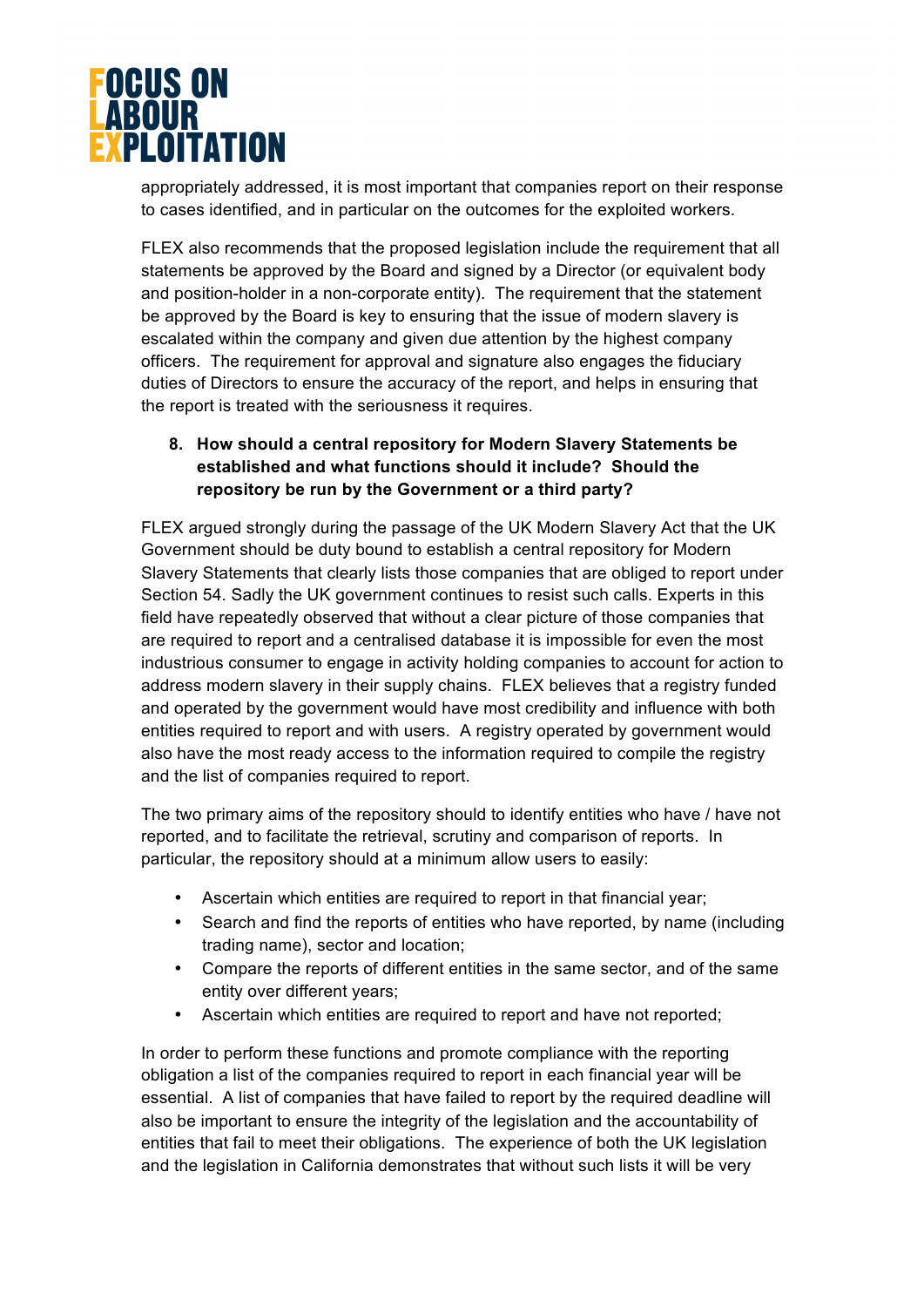

difficult to determine which companies should and have reported, and makes it significantly harder for civil society to hold companies to account for their actions.

Having a single and central repository would also reduce the confusion that would arise (as in the UK) from having multiple registries operating at the same time.

#### **9. Noting the Government does not propose to provide for penalties for non-compliance, how can Government and civil society most effectively support entities to comply with the reporting requirement?**

FLEX strongly submits that penalties for non-compliance are required to ensure the integrity and effectiveness of the legislation. The experience of both the UK and Californian legislation is that without a system for monitoring compliance, and a penalty for non-compliance – significant numbers of companies will flout their legal obligations and will simply not report. In both countries, civil society efforts to identify and collate reports have identified reports from only about a third of companies believed to be required to report.<sup>10</sup> To have a law with which up to two thirds of covered companies have refused to comply, without penalty, completely undermines both the integrity and the effectiveness of the law. It also prevents the law from achieving its objectives of raising standards across the board and creating a level playing field, as only those companies who are most responsible and/or most concerned with reputation will have incentive to comply.

Penalties for non-compliance should include a financial penalty, and the listing of the entity on a public list of companies that have failed to report, produced on an annual basis. Penalties should be imposed for failing to report, and for failing to comply with the procedural requirements of Board approval, Director signature, and display on the entity website. Reports that do not comply with the prescribed content criteria should be required to be re-submitted upon threat of financial penalty.

The government should also consider implementing a provision modelled on Section 7 of the UK Bribery Act. This provision makes companies criminally liable when a person associated with the company bribes another person, intending to obtain or retain business for the company, or to obtain or retain an advantage in the conduct of business for the company. However, companies have a defence to this offence if they have 'adequate procedures' in place to prevent bribery, including due diligence mechanisms. Recent research has demonstrated this provision is significantly more effective the reporting provision in the Modern Slavery Act in driving deeper changes to corporate conduct.<sup>11</sup> In the current context, a provision could be included in the proposed Australian legislation making companies criminally liable for modern slavery offences committed on their behalf, but providing a defence where the

 10 Know the Chain (2015) *Insights Brief: Five Years of the California Transparency in Supply Chains Act*, p. 5, available at https://ktcdevlab.wpengine.com/wp-

content/uploads/2015/10/KnowTheChain\_InsightsBrief\_093015.pdf; See also submission of the Advisory Committee of the Modern Slavery Registry to the present inquiry, p. 5.

 $11$  Le Baron & Ruhmkorf (2017) 'Steering CSR Through Home State Regulation: A comparison of the UK Bribery Act and Modern Slavery Act on Global Supply Chain Governance', *Global Policy,* Vol. 8.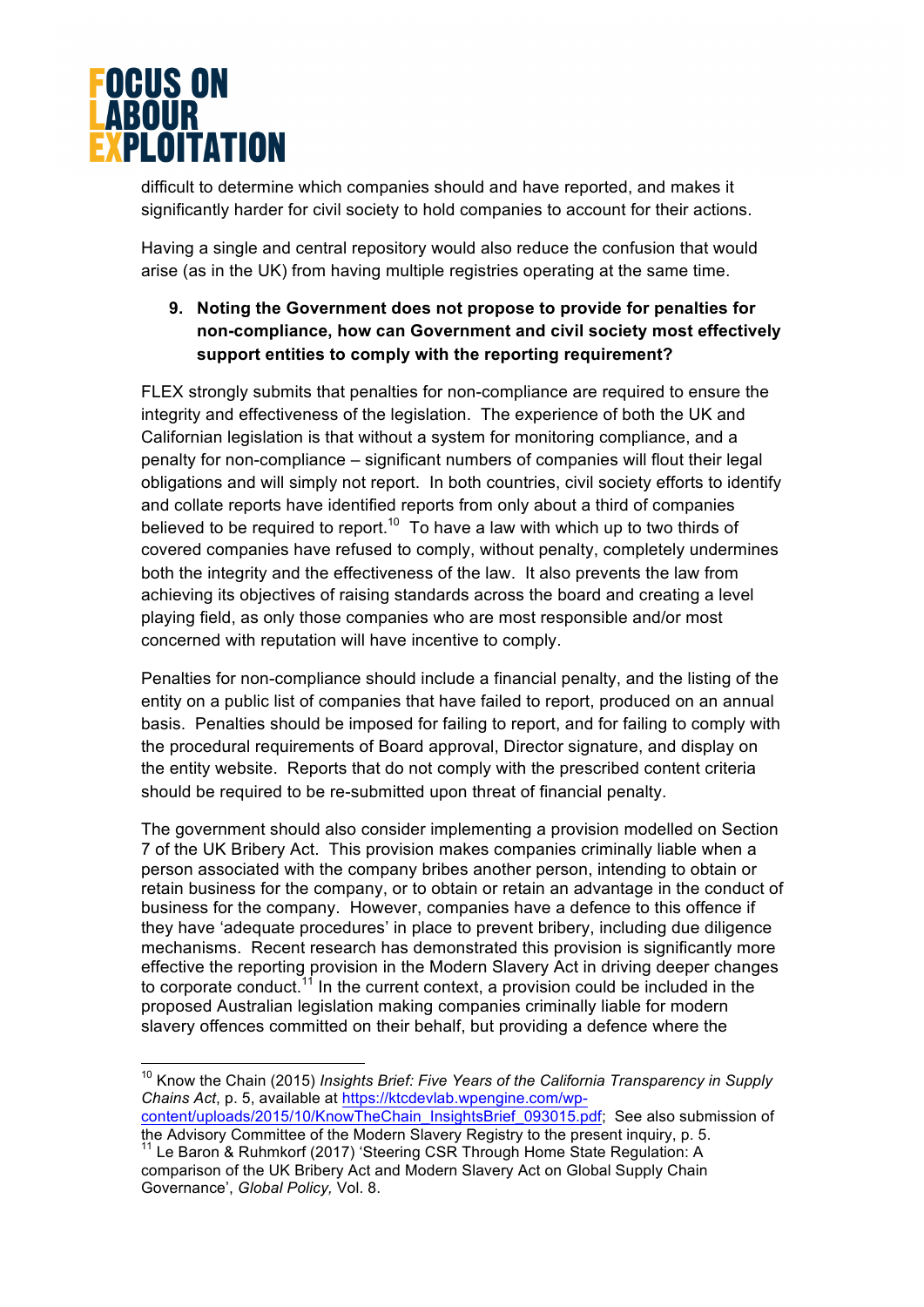

company has a) produced a modern slavery report, and b) has in place adequate measures to address modern slavery in their supply chains.

In addition to penalties, the government should use its power as a major purchaser to incentivise companies to comply. This approach to public procurement is now being widely adopted at the local level in the UK – Wales, a UK constituent country, recently adopted such a Code of Practice and the Mayor of London is currently drafting such a Code for London public procurement. The Australian government should consider developing a Code of Practice for Ethical Employment in Supply Chains similar to that adopted in Wales,<sup>12</sup> which requires contracting authorities to a) have regard to contractors' modern slavery policies and processes as part of the procurement selection criteria, and b) exclude contractors that have not reported under the legislation and/ or do not have adequate policies or procedures to protect the labour rights of workers in their supply chain.

In order to support the quality of compliance, and to encourage entities to report effectively, the government should produce guidance on reporting. The guidance should include best practice in identifying, assessing, addressing risk of modern slavery in supply chains. It should provide detail on due diligence processes, and on the structure of necessary complaints and remediation mechanisms. It should also cover monitoring and evaluation of modern slavery policies and procedures, and the importance of engaging with civil society and worker stakeholders in this process. FLEX believes that it is the role of Government to set out what it considers the 'gold standard' reporting framework and to actively seek companies to act as flag bearers in this regard.

Critically, the government should support companies seeking to identify and address labour exploitation in their supply chains by strengthening Australia's labour inspection and enforcement framework. The Fairwork Ombudsman currently investigates only a small number of cases each year, and very rarely (if ever) refers cases for criminal investigation. Compared to that of many labour inspectorates in Europe, such as the Netherlands or Norway, $13$  the Fairwork Ombudsman's role is more reactive and less focused on inspection and enforcement. Yet the Ombudsman could play a key role in assisting companies to identify and assess areas of risk within the Australian labour market, and to identify cases of exploitation in supply chains that are not identified through company auditing processes. FLEX strongly recommends that the government review and strengthen the operation of the Fairwork Ombudsman, including adequately resourcing and empowering the Ombudsman to carry out proactive inspections across the labour market.

 12 Welsh Government, *Code of Practice: Ethical Employment in Supply Chains*, 2017. Available at http://gov.wales/docs/dpsp/publications/valuewales/170502-ethical-en.pdf<br><sup>13</sup> For more detail on these inspectorates, see FLEX (2017) *Risky Business: Tackling Exploitation in the UK Labour Market*, p. 17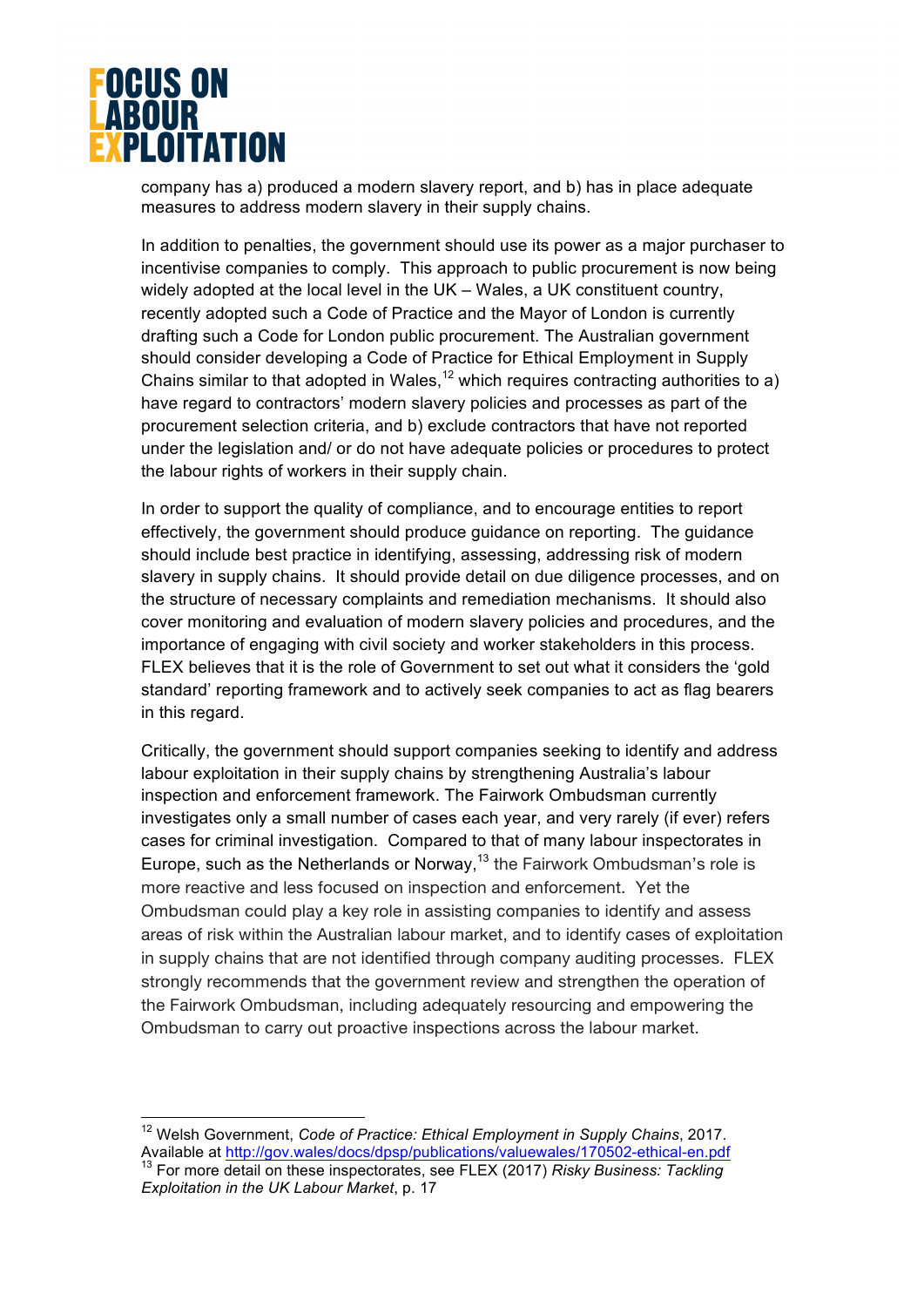

#### **10. Is the five month deadline for entities to publish Modern Slavery Statements appropriate? Should this deadline be linked to the end of the Australian financial year or to the end of entities' financial years?**

Allowing companies to report according to their own financial year would make for smoother reporting processes internally. However FLEX believes that linking the deadline to the end of the Australian financial year would make compliance easier to track and make the reports easier to compare. In particular linking the deadline to the financial year will make it easiest to compile the list of companies required to report.

- **11. Should the reporting requirement be 'phased-in' by allowing entities an initial grace period before they are required to publish Modern Slavery Statements?**
- **12. How can the Australian Government best monitor and evaluate the effectiveness of the reporting requirement? How should Government allow for the business community and civil society to provide feedback on the effectiveness of the reporting requirement?**

The most important tools for monitoring compliance with the reporting requirement will be the establishment of a single central registry, and the annual publication of a list of the companies required to report. A rigorous annual review of the contents of company statements is absolutely critical to understanding the degree to which companies have taken action. One of the most damning assessments of the, albeit limited, number of UK company reports shows respondents have largely provided vague and sweeping statements in their reports. A full review of reports, setting out best practice examples of reporting and identifying where reports have had an impact for workers on the ground would deliver real meaning to the requirement.

Evaluating the effectiveness of the reporting requirement means assessing the extent to which it has achieved its objective to "equip and enable the business community to respond more effectively to modern slavery and develop and maintain responsible and transparent supply chains". This will require analysis of both the content of the reports produced, the impact of the reporting requirement on entity actions, and the impact of the steps taken by entities and outlined in the reports.

To date, in the UK there has been some analysis of the content and quality of statements produced under the Modern Slavery Act.<sup>14</sup> There has also been some analysis of the impact of the Act on companies' policies and procedures, including

 14 See e.g. Business and Human Rights Resource Centre (2017) *First year of FTSE 100 Reports under the UK Modern Slavery Act: Towards elimination?*, available at https://business-humanrights.org/sites/default/files/FTSE%20100%20Report%20Public.pdf; CORE (2017) *Risk Averse? Company reporting on raw material and sector-specific risks under the Transparency in Supply Chains clause in the UK Modern Slavery Act 2015*, available at http://corporate-responsibility.org/wp-content/uploads/2017/10/171003\_Risk-Averse-FINAL-1.pdf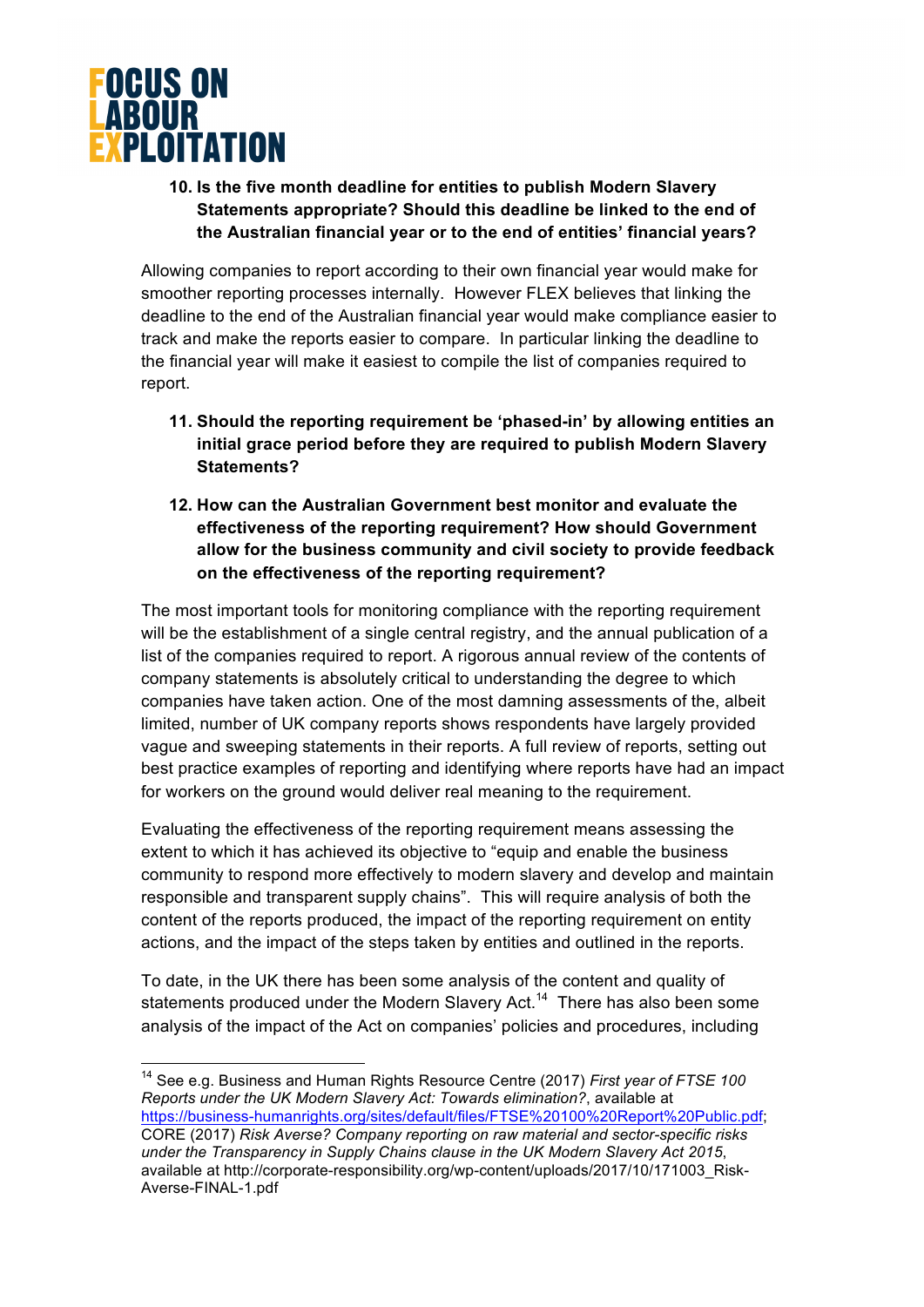

the development of new policies and provision of training to staff.<sup>15</sup> However there has been very little analysis of the impact or effectiveness of the actions described in these statements 'on the ground', and in particular on their effectiveness in preventing, identifying or addressing cases of exploitation.

In order to provide a complete picture of the effectiveness of the reporting requirement, analysis of each of these three areas is required. This analysis could be conducted via an independent oversight mechanism, or commissioned by the government and conducted by NGO experts.

This analysis, as well as feedback from business, NGOs, academics, worker organisations and unions, should contribute to a regular review of the legislation, conducted by an independent oversight mechanism within two years of the passage of the legislation, and annually thereafter.

#### **13. Is an independent oversight mechanism required, or could this oversight be provided by Government and civil society? If so, what functions should the oversight mechanism perform?**

An independent oversight mechanism would substantially assist in encouraging compliance with the reporting requirement, in improving the quality of compliance, and in monitoring and evaluating the impact and effectiveness of the requirement. Functions could include:

- Reporting annually on the level of compliance, and measures required to improve compliance.
- Taking actions to stimulate compliance, including compiling and publishing a list of non-compliant entities and writing to non-compliant entities to remind them of their duty to report.
- Reporting annually on the content and quality of reporting, including comparative analysis of reports and the identification of best practice in reporting.
- Conducting or commissioning research into the impact of the reporting requirement on a) company actions, policies and procedures, b) the ability of companies to identify and appropriately address modern slavery in their supply chains, and c) the impact of reporting on workers in company supply chains.
- Producing guidance on both reporting and on recommended actions to identify, address and monitor risk of modern slavery in supply chains.
- Making recommendations for other measures required to support entities in identifying and addressing exploitation in their supply chains, including measures to be taken by law enforcement, the Fairwork Ombudsman, procurement authorities, and other government agencies.

 <sup>15</sup> Lake et al (2016) *Corporate Leadership on Modern Slavery*, The Ethical Trading Initiative & Hult International Business School, 11.